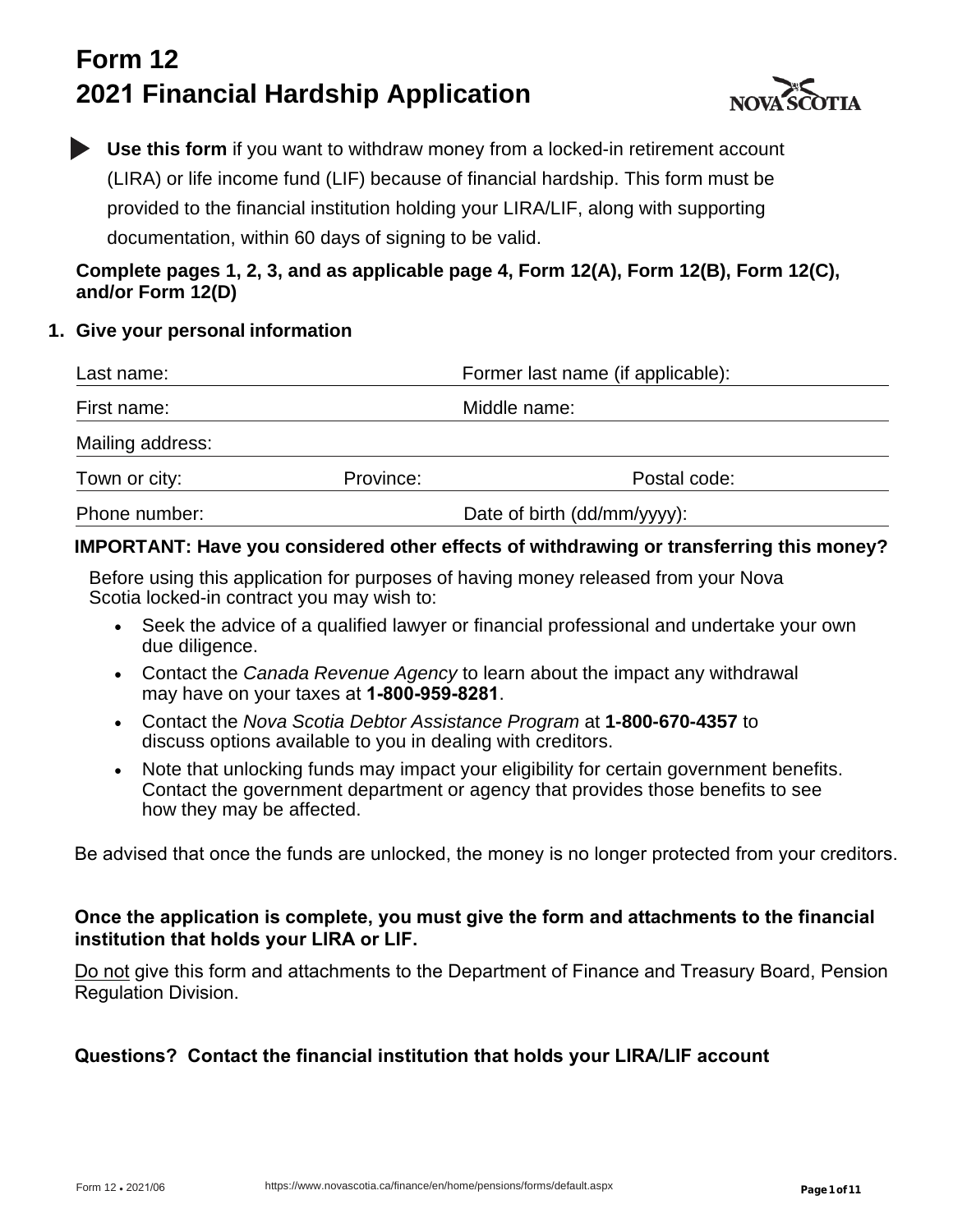# **Form 12**

| 2. Where the money in your LIRA or LIF was earned?                                                                                                                                                                                                              |
|-----------------------------------------------------------------------------------------------------------------------------------------------------------------------------------------------------------------------------------------------------------------|
| Company name: -                                                                                                                                                                                                                                                 |
| Province of Employment:                                                                                                                                                                                                                                         |
| 3. Was the pension earned while working for the federal government, a federal agency, or a<br>company regulated by the federal government*?                                                                                                                     |
| Yes. STOP. Do not use this form. Contact the financial institution that holds your<br>locked-in account. Note: Check the FAQ on the OSFI website: www.osfi-bsif.gc.ca/Eng/pp-rr/<br>faq/Pages/ulk-dbc.aspx<br>No. Continue to the next question.                |
| 4. What is your reason for withdrawing or transferring money from this account or fund?                                                                                                                                                                         |
| Low Income: I expect to earn less than \$41,067 (before taxes/deductions) over the<br>next 12 months. (complete Form 12 $\bullet$ A)                                                                                                                            |
| Mortgage Default: The mortgage on my home-my principal residence-has not been paid<br>AND I have received a written demand for payment from the creditor which<br>indicates I could face eviction or legal action if the debt is not paid. (complete Form 12.B) |
| Rental Default: The rent on my home-my principal residence-has not been paid AND I<br>have received a written demand from my landlord threatening eviction if the rent is not paid.<br>(complete Form 12●C)                                                     |
| Medical and/or Dental Expenses: I, my spouse, or a dependent have medical expenses<br>necessary to treat an illness or disability that are not covered by any other program.<br>(complete Form 12.D)                                                            |
| 5. In the event that this application results in the total value of your LIRA/LIF balance being<br>\$500 or less, please elect one of the following:                                                                                                            |

For the funds to remain in the LIRA/LIF

For the funds to be withdrawn as cash or transferred to an RRSP or RRIF

*\*Includes, but is not necessarily limited to, federal government departments or agencies, employees in air, water and rail transportation, interprovincial trucking, radio, television and telegraph, atomic energy and chartered banks*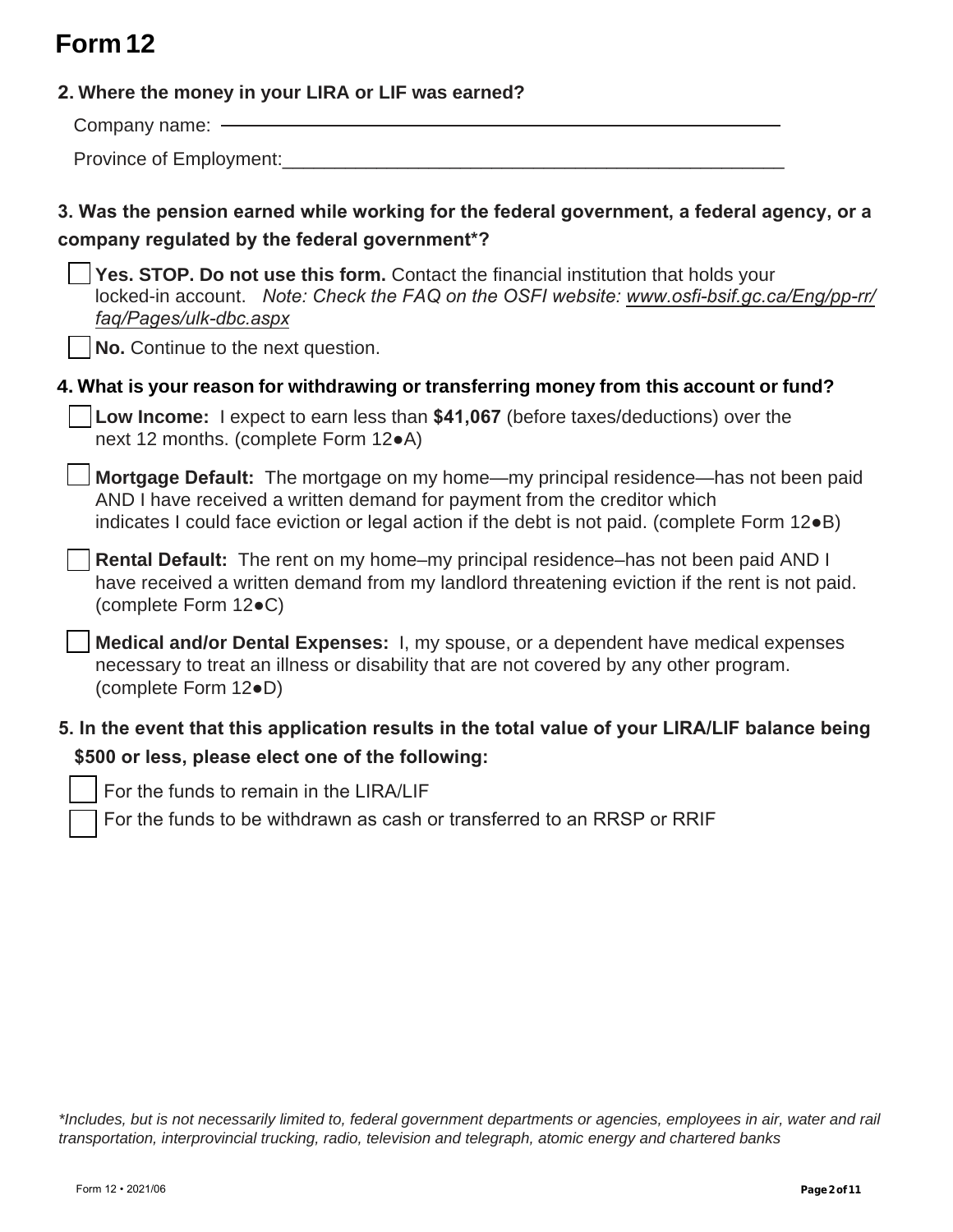## **Form 12 Owner's Certificate**

**I certify** that I own the LIRA or LIF named in this application and am applying to withdraw or transfer money from it.

**I certify** that on the date I sign this statement; the following statement is true:

### **(Check only one box)**

I do not have a spouse.

I have a spouse, and have attached my spouse's consent to the withdrawal of money from my LIRA or LIF – Spousal Consent, page 4 of this application.

I have a spouse, but we do not live together now and do not intend to live together again in the future, and my spouse has given a Form 8 Spouse's Waiver of Death Benefit under a LIRA or LIF to my financial institution in relation to this money.

I have a spouse, but we do not live together now and do not intend to live together again in the future, and my spouse is not entitled to any part of the money in the LIRA or LIF because of a court order or domestic contract.

**I understand**that, in addition to the amount that I have applied to withdraw or transfer from my LIRA or LIF, applicable taxes will be withheld.

**I understand** that any funds withdrawn from the LIRA or LIF are not exempt from execution, seizure or attachment. Any money withdrawn or transferred from my LIRA or LIF will no longer be protected from my creditors and may impact my benefits under other government programs.

**I consent** to the use of the personal information that I provided with this application, including personal information that may be obtained by my financial institution from the Department of Finance and Treasury Board, Pension Regulation Division for the purpose of administering the financial hardship provisions of the *Pension Benefits Act* and *Pension Benefits Regulations* only (as necessary), in relation to my application to withdraw or transfer money from my LIRA or LIF.

**I understand**that it is a criminal offence under the *Criminal Code of Canada* for anyone to knowingly make or use a false document with the intent that it be acted on as genuine.

| <b>Signature of Owner:</b> | Date (dd/mm/yyyy):  |
|----------------------------|---------------------|
| Witnessed by:              | _Date (dd/mm/yyyy): |

This consent must be signed before a witness who must be at least 19 years of age. They must see you sign the form, sign above, date, andcomplete the Witness' Information below immediately after seeing you sign and date this form.

| <b>Witness' Information</b> |  |                                                                                                                                    |  |  |  |
|-----------------------------|--|------------------------------------------------------------------------------------------------------------------------------------|--|--|--|
| Last name:                  |  | First name:                                                                                                                        |  |  |  |
| Middle name:                |  | Phone number:                                                                                                                      |  |  |  |
| Mailing address:            |  |                                                                                                                                    |  |  |  |
| Province:<br>Town or city:  |  | Postal code:                                                                                                                       |  |  |  |
|                             |  | 로 나는 그 사람이 아니라 그 사람들이 아니라 그 사람들이 아니라 그 사람들이 아니라 그 사람들이 아니라 그 사람들이 아니라 그 사람들이 아니라 그 사람들이 아니라 그 사람들이 어디 있다. 이 사람들은 아니라 그 사람들이 어디 있다. |  |  |  |

**Time-sensitive material:** This form must be received by the Financial Institution holding the LIRA/LIF within 60 days of signing to be valid.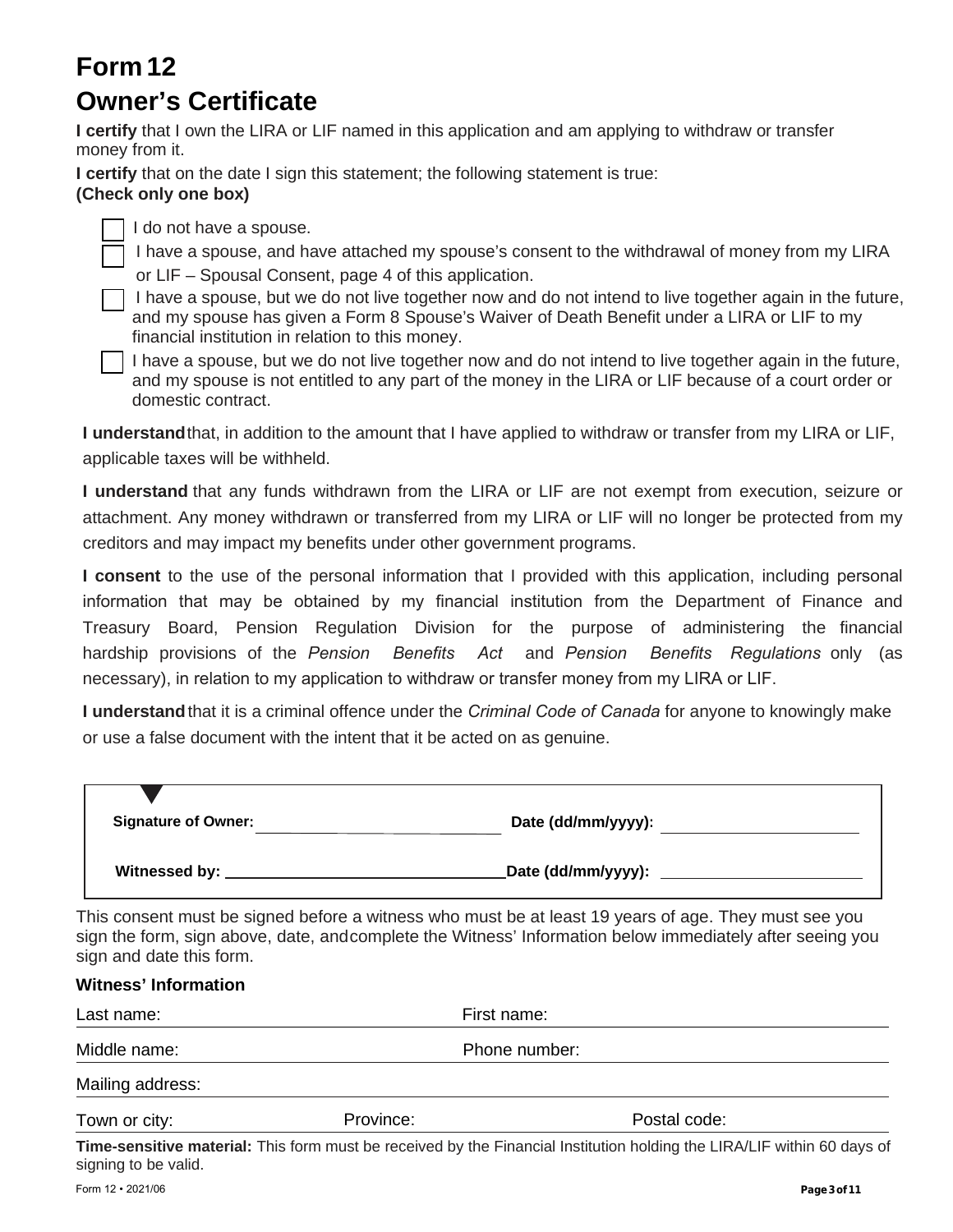## **Form 12 Spouse's Consent to Withdrawal**

**To be completed by the spouse** referred to in the Owner's Certificate portion of this application. Before signing this consent, you should speak to a lawyer about your rights and the legal consequences of signing this consent.

#### **Spouse's Information**

| Last name:       |           | First name:   |  |  |
|------------------|-----------|---------------|--|--|
| Middle name:     |           | Phone number: |  |  |
| Mailing address: |           |               |  |  |
| Town or city:    | Province: | Postal code:  |  |  |

#### **Spouse's Consent**

**I am** the spouse (as defined on page 11 of this application) of the owner of the LIRA or LIF identified in this application.

**I understand** that the owner is applying to withdraw or transfer money from the LIRA or LIF named in this application.

**I understand** that the owner must have my consent to withdraw or transfer the money from the LIRA or LIF.

**I understand** that I do not have to give my consent—it is my choice to consent or not to consent.

**I understand** that while this money is kept in the LIRA or LIF, I may have a right to a share of this money if our relationship breaks down or if the owner dies.

**I understand** that when money is withdrawn or transferred from the LIRA or LIF, I may lose any right that I have to a share of the money that is withdrawn of transferred.

**I consent** to the owner's application to withdraw or transfer money from the LIRA or LIF.

#### **I give my consent by signing and dating this consent in the presence of a witness**

| <b>Signature of Spouse:</b> | Date (dd/mm/yyyy): |
|-----------------------------|--------------------|
| Witnessed by:               | Date (dd/mm/yyyy): |
| <b>Other than Spouse</b>    |                    |

This consent must be signed before a witness who must be at least 19 years of age. They must see you sign the form, sign above, date, and complete the *Witness' Information* below immediately after seeing you sign and date this form. **The witness cannot be your spouse.**

#### **Witness' Information**

| Last name:       |           | First name:   |              |  |
|------------------|-----------|---------------|--------------|--|
| Middle name:     |           | Phone number: |              |  |
| Mailing address: |           |               |              |  |
| Town or city:    | Province: |               | Postal code: |  |

**Time-sensitive material:** This form must be received by the Financial Institution holding the LIRA/LIF within 60 days of signing to be valid.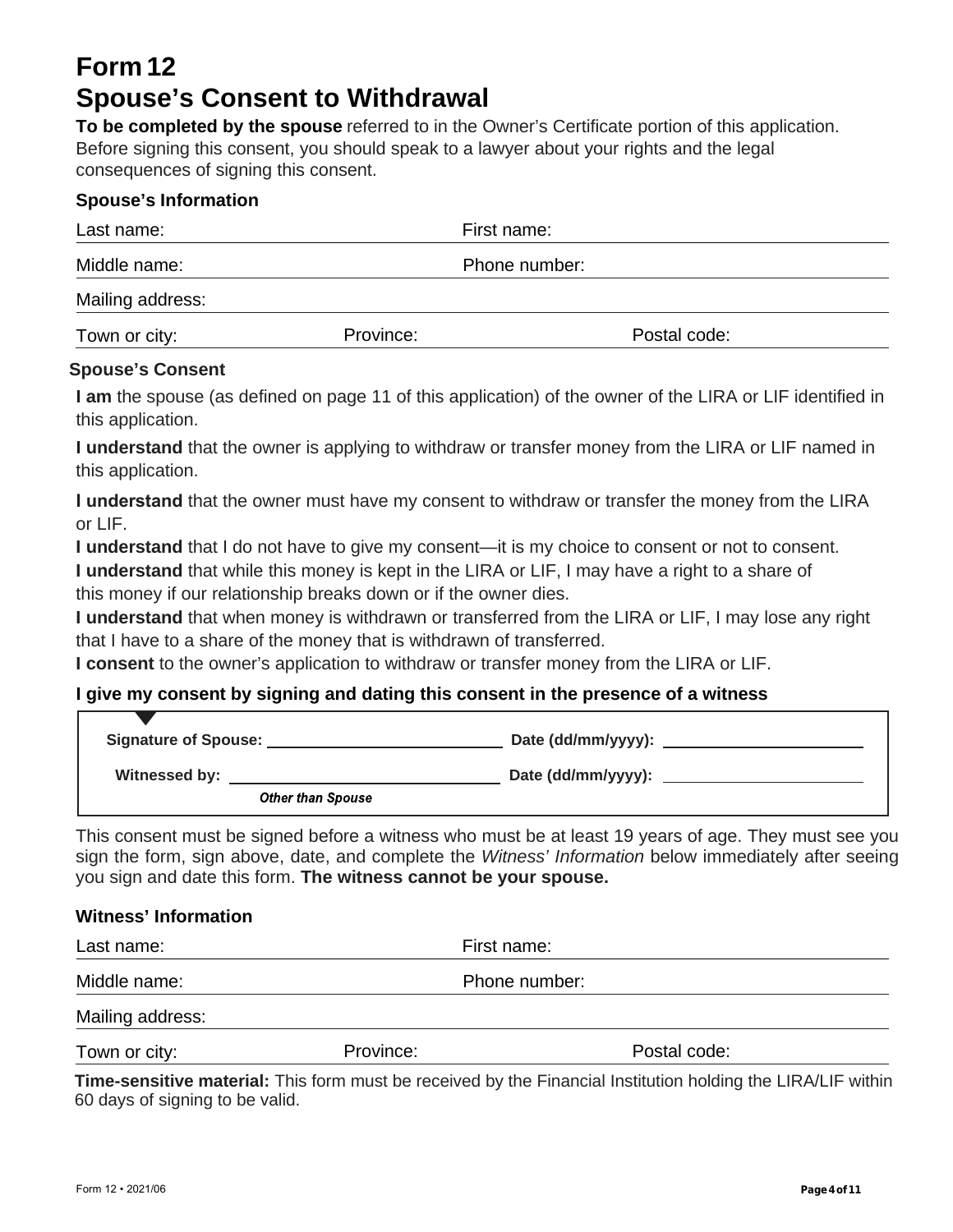## **Form 12 A Low Income Declaration**

#### **I declare that**

- I expect to earn less than **\$41,067** (before taxes) over the next 12 months.
- I have not had an approved application for a withdrawal because of low income made in the current calendar year.

#### **Calculate your Gross Expected Income (before taxes and deductions) for the Next 12 Months**

• Provide supporting documentation as indicated on the next page (see checklist on page 6).

| <b>Total Gross Expected Income (TGEI)</b>                                                                |  |
|----------------------------------------------------------------------------------------------------------|--|
| Other (specify):                                                                                         |  |
| Maximum annual LIF income & Maximum "Temporary Income"<br>from each LIF, that owner eligible to receive: |  |
| Self-Employment / Business Income:                                                                       |  |
| <b>Workers' Compensation Income:</b>                                                                     |  |
| Social Assistance:                                                                                       |  |
| Other Pensions:                                                                                          |  |
| <b>Guaranteed Income Supplement (GIS):</b>                                                               |  |
| Old Age Security (OAS):                                                                                  |  |
| Canada Pension Plan (regular or disability):                                                             |  |
| Employment Insurance (EI):                                                                               |  |
| Part-time or Full-time work:                                                                             |  |

• If your total expected income is more than \$41,067, you are not eligible to withdraw any funds under the low income criteria and your application will be denied.

• Ask your financial institution to verify the maximum amount of LIF income, including Temporary Income you are eligible to receive over the next 12 months. This amount must be included in your expected income, regardless of whether you intend to receive this income.

#### **Calculate the maximum amount you can unlock due to low income in a 12-month period**

The maximum net withdrawal amount is **\$30,800 less 75% of your TGEI.**

Maximum net withdrawal =  $$30,800 - (0.75 \times $$ 

*insert TGEI*

**Identify the net amount you wish to withdraw (after unlocking fee, if any, and withholding taxes). Choose only one option.** 

|                         | I want to withdraw the maximum net allowed.                     |
|-------------------------|-----------------------------------------------------------------|
| or                      |                                                                 |
|                         | (this net amount must be at least \$500 to process application) |
|                         |                                                                 |
| Signature of applicant: | Date (dd/mm/yyyy):                                              |

**Time-sensitive material:** This form must be received by the Financial Institution holding the LIRA/LIF within 60 days of signing to be valid.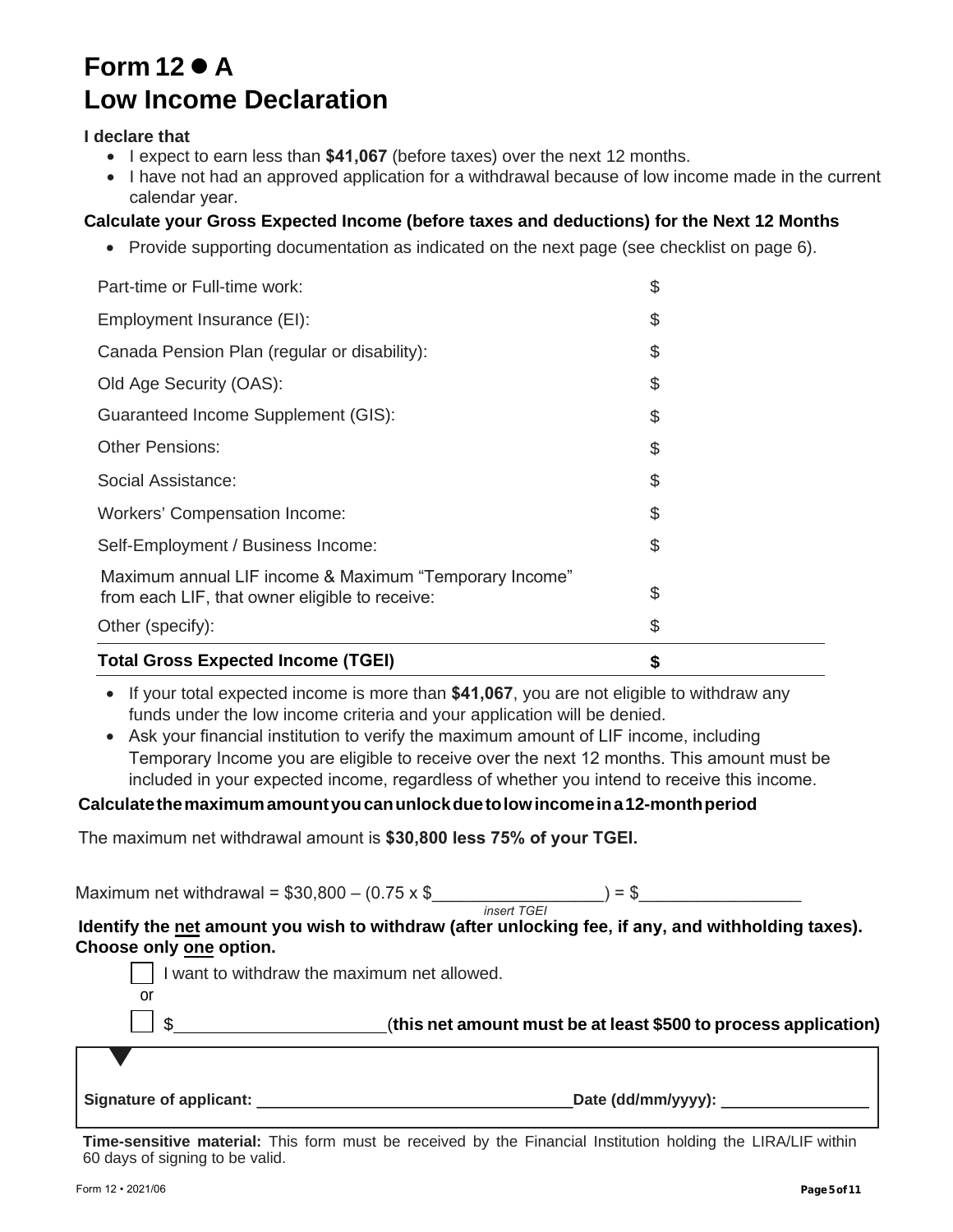# **Form 12 A**

 $\displaystyle\bigoplus$ 

## **Low Income Checklist**

Along with completed pages 1, 2, 3, Form 12●A, and page 4 (if applicable), the following documentation is necessary to process your application. Please note that additional documentation may be requested once your application is reviewed.

#### **Documents to Confirm Your Expected Income**:

- a) If you are Employed (part-time, full-time or casual), submit any of the following:
	- Copies of your three most recent paystubs
	- A letter from your employer (signed, dated and on official company letterhead) confirming your expected income from employment over the next 12 months.
- b) If you are Self Employed, submit any of the following:
	- Profit and Loss statement
	- Invoice and/or receipts
	- Any documents which clearly show your income as declared in your application
- c) If you are collecting Employment Insurance (EI), provide a copy of your EI benefits summary which shows:
	- Start and End Dates of your EI benefits
	- Total number of weeks of EI eligibility
	- Gross amount (before taxes and deductions) being received weekly/biweekly
- d) If you are receiving any of the following, please provide a benefits statement or a T4 or other tax document that outline amounts you are receiving from:
	- Canada Pension Plan (CPP)
	- Old Age Security (OAS)
	- Guaranteed Income Supplement (GIS)
	- Other Pensions
	- Social Assistance
	- Workers Compensation
	- Long-term or Short-term Disability
	- Other forms of Income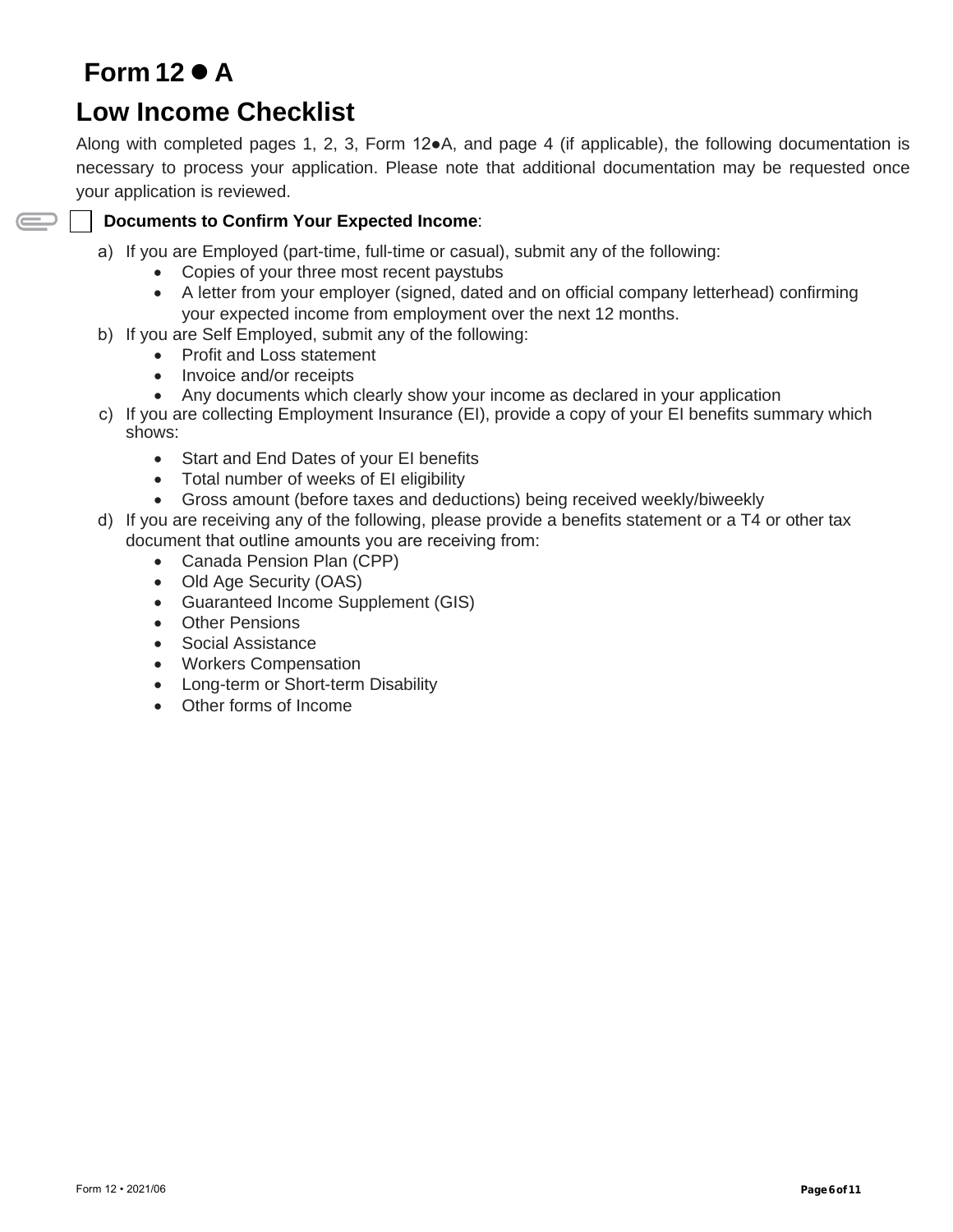| Form 12 $\bullet$ B                                                                                                                                                                                                                       |
|-------------------------------------------------------------------------------------------------------------------------------------------------------------------------------------------------------------------------------------------|
| <b>Mortgage Default Declaration</b>                                                                                                                                                                                                       |
| I declare that                                                                                                                                                                                                                            |
| The mortgage on my principal residence has not been paid and my financial institution has indicated I<br>could face foreclosure on my principal residence, the home where I normally live, or legal action if the<br>debt remains unpaid. |
| I have not had a previous application for mortgage default approved.<br>I am aware that a successful application for mortgage default or rental default can only be made<br>once in a lifetime.                                           |
| Declare the location of your principal residence                                                                                                                                                                                          |
| The same address given above in my personal information                                                                                                                                                                                   |
| or                                                                                                                                                                                                                                        |
|                                                                                                                                                                                                                                           |
| Declare the net amount you wish to withdraw (Choose only one option)                                                                                                                                                                      |
| • This amount cannot be greater than the mortgage debt that is in default and enforcement costs that are<br>owed as of the date of the application.                                                                                       |
| • This amount cannot include any other money that is owed.                                                                                                                                                                                |
|                                                                                                                                                                                                                                           |
| I want to withdraw the net maximum allowed.                                                                                                                                                                                               |
| or                                                                                                                                                                                                                                        |
| (this amount must be at least \$500 to process application)<br>\$.                                                                                                                                                                        |
|                                                                                                                                                                                                                                           |
|                                                                                                                                                                                                                                           |

**Time-sensitive material:** This form must be received by the Financial Institution holding the LIRA/LIF within 60 days of signing to be valid.

## **Mortgage Default Checklist**

Along with completed pages 1, 2, 3, Form12●B, and page 4 (if applicable), the following documentation is necessary to process your application. Please note that additional documentation may be requested once your application is reviewed.

**Mortgage Default Demand:** A copy of the written demand for payment from the mortgage holder (bank/bank's legal representative) that sets out the amount you need to pay both the mortgage debt in default on your home and all directly related enforcement costs to bring the mortgage into good standing. If not indicated in the written demand, provide a statement of the amount and frequency of your regular mortgage payment and confirmation that the mortgage is on your principal residence. The demand must also indicate that you could face foreclosure or legal action if the debt is not paid.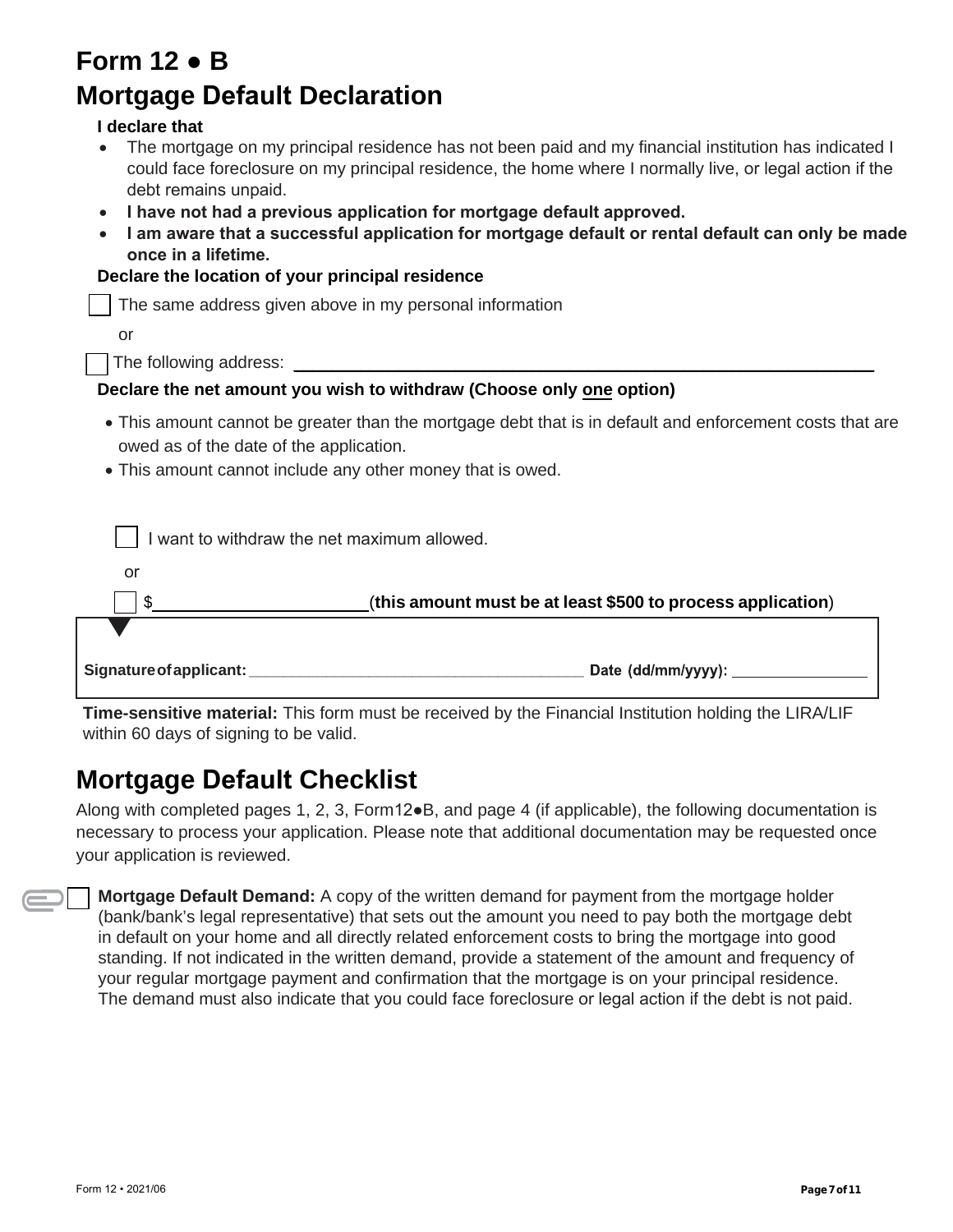# **Form 12 C Rental Default Declaration**

### **I declare that**

| • The rent on my principal residence has not been paid and my landlord provided me with a |
|-------------------------------------------------------------------------------------------|
| written demand for the arrears and has indicated that I could face eviction from my       |
| principal residence, the home where I normally live, if the arrears are not paid.         |

- **I have not had a previous application for rental default approved.**
- **I am aware that a successful application for mortgage or rental default can only be made once in a lifetime.**

Declare the location of your principal residence

| The same address given above in my personal information |  |  |  |
|---------------------------------------------------------|--|--|--|
|                                                         |  |  |  |

or

The following address:

### **Declare the net amount you wish to withdraw (Choose only one option)**

- This amount cannot be greater than the rental default and all directly related enforcement costs that are owed as of the date of the application.
- This amount cannot include any other money that is owed.

| Signature of applicant: | Date (dd/mm/yyyy):                                          |
|-------------------------|-------------------------------------------------------------|
|                         |                                                             |
|                         | (this amount must be at least \$500 to process application) |
| or                      |                                                             |
|                         | want to withdraw the net maximum allowed.                   |

**Time-sensitive material:** This form must be received by the Financial Institution holding the LIRA/LIF within 60 days of signing to be valid.

## **Rental Default Checklist**

Along with complete pages 1, 2, 3, Form 12●C, and page 4 (if applicable), the following documentation is necessary to process your application. Please note that additional documentation may be requested once your application is reviewed.

**Notice to Quit for Rental Arrears:** A written notice from the landlord indicating the amount required to pay the rental default on your principal residence and all directly related enforcement costs. The notice must also indicate that you could face eviction if the default remains unpaid.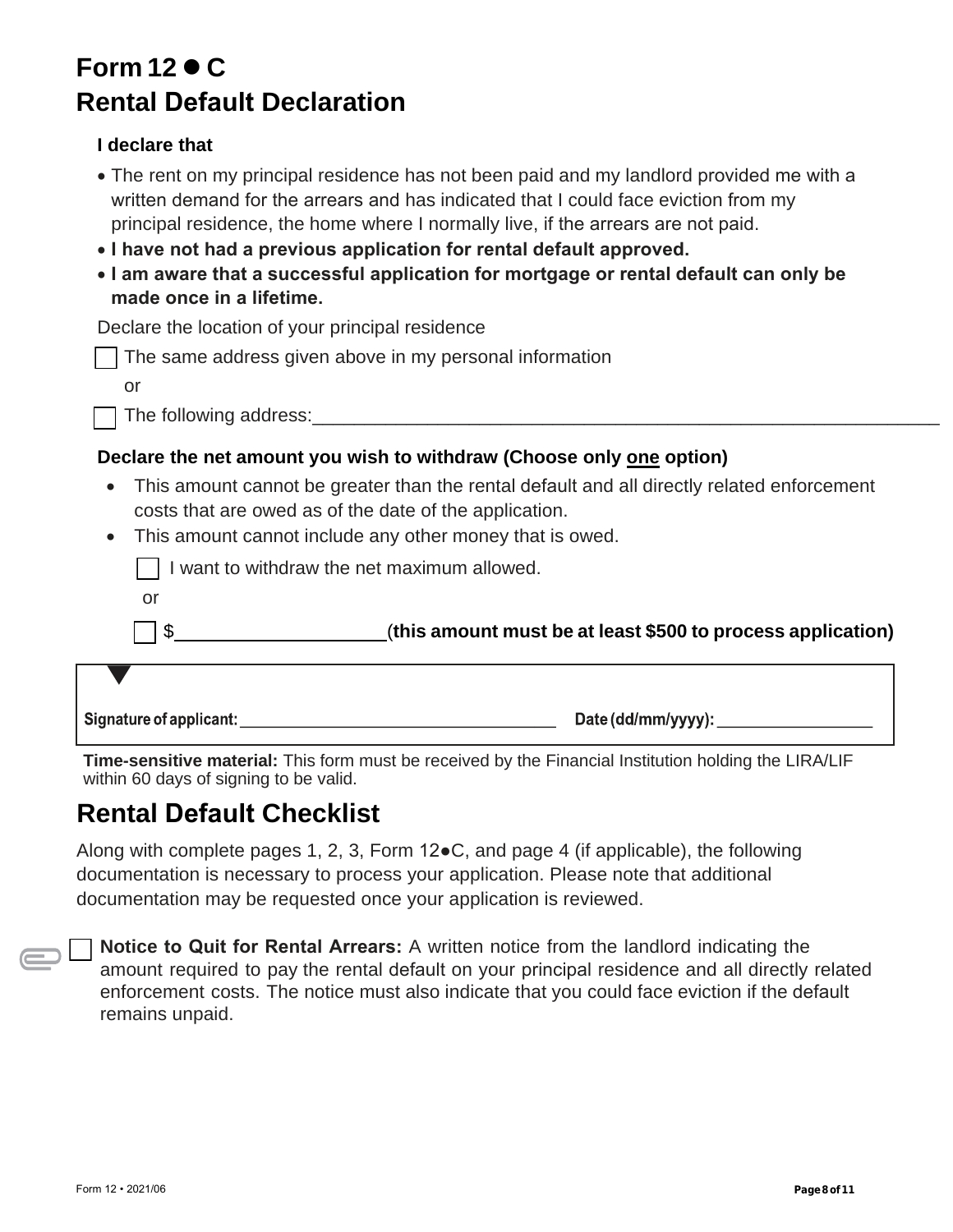# **Form 12 D Medical or Dental Expenses Declaration (Part1)**

## **Physician's/Dentist's Statement**

**Use this form** to give your opinion for the purposes of the owner's application.

or

Give your opinion in another written format, such as a letter. The other format must

- state that you are a physician or dentist licensed to practice medicine or dentistry in the jurisdiction in which you practice and, if outside of Canada, include your licence number and the name of the licensing body for the jurisdiction where you are licensed to practice.
- state that, in your opinion, the patient requires specified goods or services necessary to treat an illness or disability
- specify the goods or services that are necessary
- include your signature and date

#### **Physician or Dentist's Information**

Full name: Name of medical practice/institution: Mailing address: Town or city: Town or city: Town or city: Research Allen Code: Postal code: Postal code: Phone number: Fax number:

#### **Physician or Dentist's Statement**

I am a physician or dentist licensed to practice medicine/dentistry in the jurisdiction in which I practice.

In my opinion, my patient, (Print the full name of your patient on the below line)

has an illness or physical disability and the following expenses for the following goods or services are or were necessary for my patient's treatment:

\_\_\_\_\_\_\_\_\_\_\_\_\_\_\_\_\_\_\_\_\_\_\_\_\_\_\_\_\_\_\_\_\_\_\_\_\_\_\_\_\_\_\_\_\_\_\_\_\_\_\_\_\_\_\_\_\_\_\_\_\_\_\_\_\_\_\_\_\_\_\_\_\_\_\_\_\_\_

| Signature: | Date (dd/mm/yyyy): |
|------------|--------------------|

**Time-sensitive material:** This form must be received by the Financial Institution holding the LIRA/LIF within 60 days of signing to be valid.

#### **Form 12** ● **D is continued on the following page.**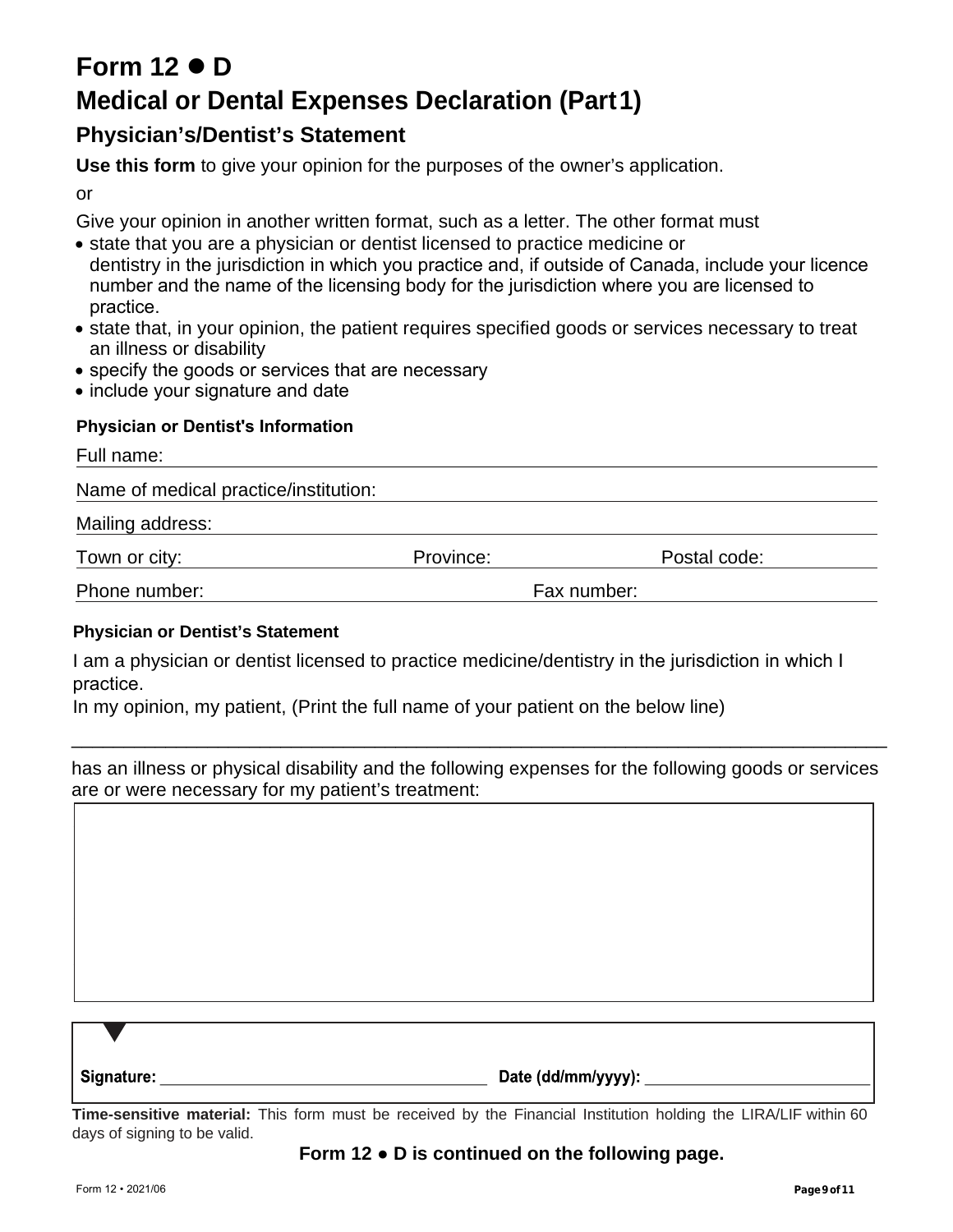# **Form 12 D Medical or Dental Expenses Declaration (Part2)**

#### **I declare that**

- These expenses are for medical or dental expenses that are not covered by any other program or alternate source, such as insurance, a benefit plan, Pharmacare, or any other government program.
- These expenses are needed to treat an illness or disability.
- No approval has been given for a previous application for a withdrawal to cover any medical or dental expenses for the person that are being sought in this application within the last calendar year.

#### **Declare the net amount you wish to withdraw (after unlocking fee and withholding taxes). Choose only one option.**

- This amount cannot be more than the cost of all medical or dental expenses in the 12 months before and the 12 months after the date of this application.
- Your doctor or dentist must identify the goods or services that are necessary to treat an illness or disability. Estimated future costs must be based on written information from the provider of the goods or services.

|                                                    | I want to withdraw the net maximum allowed.                                                                                                                                                                            |
|----------------------------------------------------|------------------------------------------------------------------------------------------------------------------------------------------------------------------------------------------------------------------------|
| or<br>$\frac{1}{2}$                                | (this amount must be at least \$500 to process application)                                                                                                                                                            |
| Declare who the medical or dental expenses are for |                                                                                                                                                                                                                        |
| me, the owner of the LIRA or LIF                   |                                                                                                                                                                                                                        |
| my spouse or dependent                             |                                                                                                                                                                                                                        |
|                                                    | Spouse or Dependent Information (as defined on page 11 of this application):                                                                                                                                           |
|                                                    |                                                                                                                                                                                                                        |
|                                                    |                                                                                                                                                                                                                        |
|                                                    |                                                                                                                                                                                                                        |
|                                                    |                                                                                                                                                                                                                        |
| <b>Declaration for Non-Residents of Canada:</b>    | I declare that I reside outside of Canada and that I reside in the same jurisdiction as the physician or dentist<br>providing treatment for the illness or disability for the individual declared in this application. |

**Signature of applicant: Date (dd/mm/yyyy**

**Time-sensitive material:** This form must be received by the Financial Institution holding the LIRA/LIF within 60 days of signing to be valid

## **Medical or Dental Expenses Checklist**

Along with complete pages 1, 2, 3, Form12●D (Part 1 and Part 2), and page 4 (if applicable), the following documentation is necessary to process your application. Please note that additional documentation may be requested once your application is reviewed.

**Medical Expenses**: Please provide copies of your medical expenses for the past 12 months, and/or a cost estimate for medical supplies and/or services required over the next 12 months. Please note funds in an amount equal to the expenses supported by the written opinion of a physician or dentist that are necessary to treat an illness or disability will be available for unlocking.